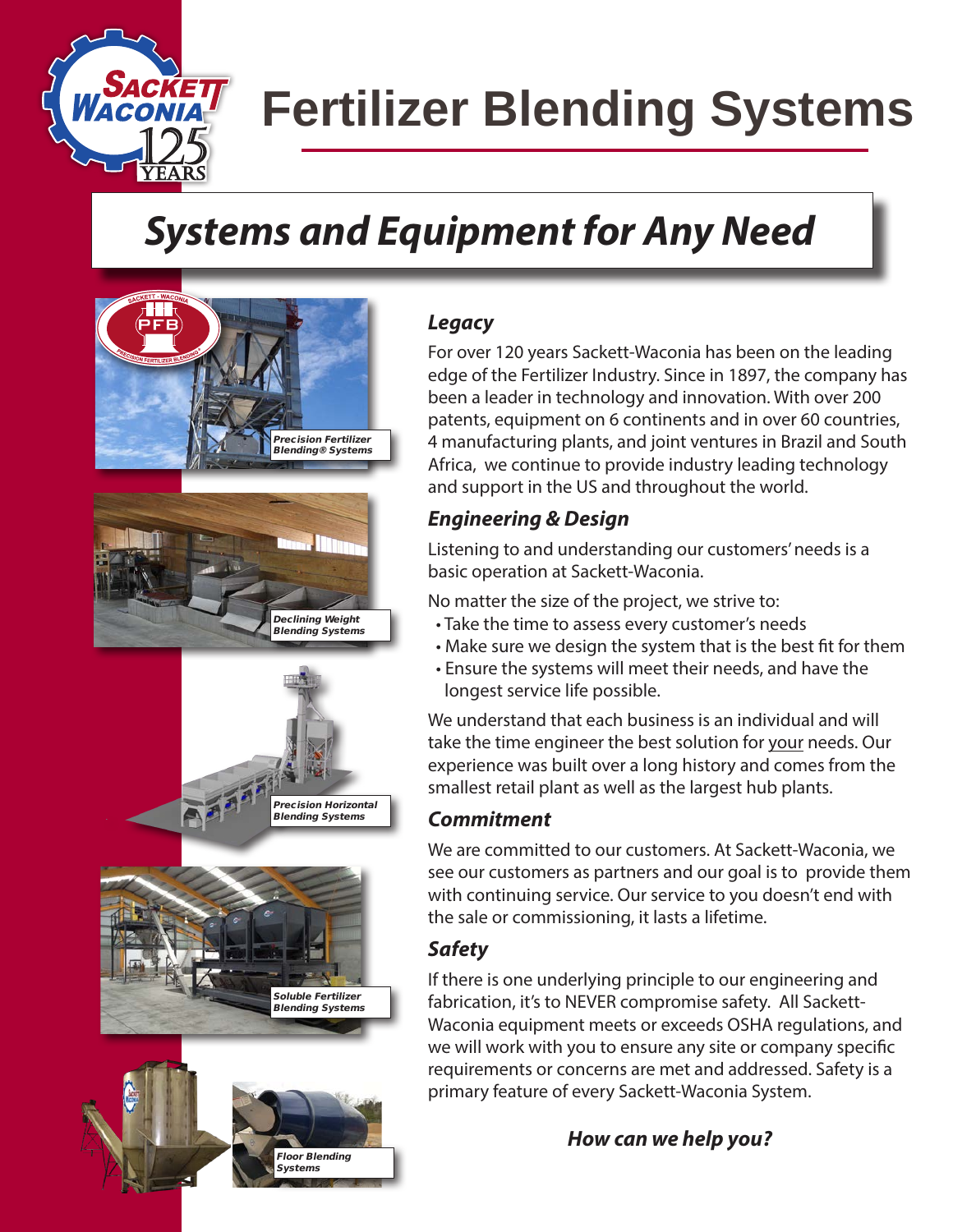# **Fertilizer Blending Systems**











### *Precision Fertilizer Blending® (PFB)*

Sackett-Waconia Precision Fertilizer Blending systems feature the HIM mixer - the most efficient mixer for blending and coating available in the industry today. Its superior design allows for rapid blending and equal distribution of advanced liquid and dry additives. PFB Technology uses NTEP certified weigh systems, that weigh each individual ingredient for better accuracy, and a garner-style design to provide both high quality and high speed, without sacrifices to either one. Systems are available in a variety of layouts and configurations to meet your needs. PFB provides the capacity, flexibility, and reliability that are essential in the modern fertilizer industry. PFB systems are in line with 4R Nutrient Stewardship and they are reliable, safe, and easy to use.

#### *Tower Blending Systems*

Sackett-Waconia pioneered tower blending systems in the 1920's with our first "Mixing & Shipping Units". Since then, we have been continuously updating and improving the technology. Several versions are available, with various mixers, depending on the customer's needs. Tower Blending is an effective way to reduce the overall footprint of your blending system, and they can vary in capacity from 90ton Mini Towers to 300+ tons of overhead storage, with our flagship line of towers featuring the HIM mixer and Precision Fertilizer Blending® technology.

### *Declining Weight (DW) Blending Systems*

Declining Weight (DW) Systems by Sackett-Waconia offer superior technology and solutions for blending. Built for flexibility, high tonnage, precision, and reliability, they include heavyduty stainless steel hoppers and structure and feature the original Mesh Chain Feeder for gentle handling of material and accurate dosing. Basic DW systems use an auger to transfer dosed material that features a Mixing Zone for blending. Alternate blending options are available to improve overall blend quality. Our superior coating system is available for adding liquids or nutrient stabilizers. DW Systems can include additional hoppers for granular and powder micronutrients, and typical systems operate at instantaneous speeds up to 300tph.

### *Precision Horizontal Blending Systems*

To meet the needs of markets that require precise blends, but have low overhead space, Sackett-Waconia developed the Precision Horizontal Blending System as an excellent option for existing warehouses. Combining our Declining Weight technology with the blend quality of our HIM Mixer or Orbital Blender yields a highly effective floor based blending system. As with our DW Systems, precision horizontal blending systems can include additional hoppers for granular and powder micronutrients and can include bagging options upon request.

### *Water Soluble Fertilizer Blending Systems*

Sackett-Waconia soluble blending systems feature the precision and flexibility of the HIM Mixer. They are designed for the stringent requirements of bagged fertilizers, and include removable totes for ease of ingredient loading. Systems include tote loading stations where material is conditioned before tote filling. This gives you the flexibility to load from big or small bags, and keep several totes ready with materials as the day progresses. The HIM offers the flexibility for liquid or powdered additives and dyes, and precise consistent blends. It is proven technology that is reliable and user friendly.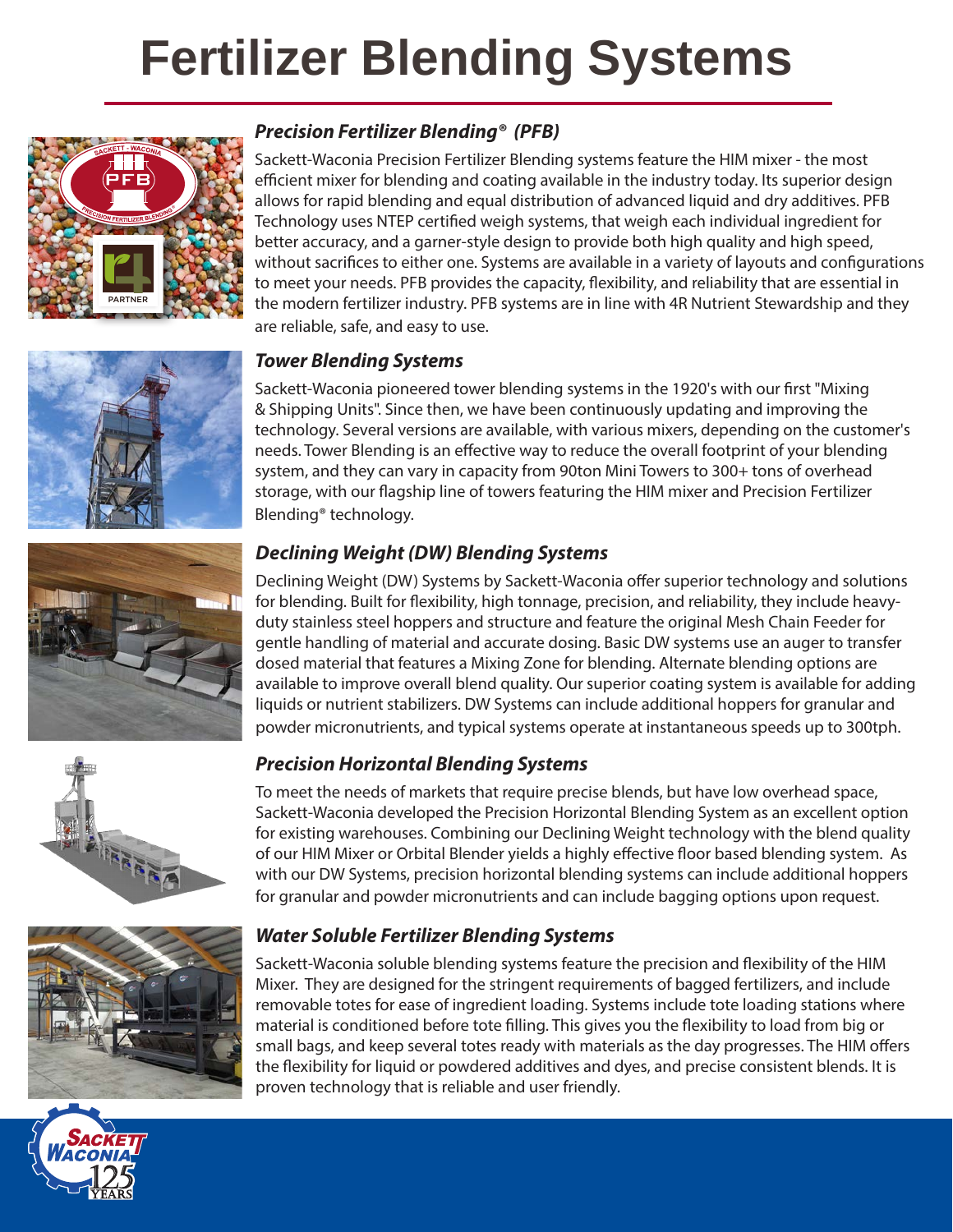# *Blending systems and equipment to fit any need*

# **Our Blending Technology**

### *The H.I.M. Mixer*



With over 20 years of proven reliability, the HIM Mixer combines the best in speed, accuracy, and dependability into one precision mixer. Its unique design eliminates "dead zones" and its synchronized overlapping paddles ensure that each granule is in motion during mixing. This constant particle motion gives you the most complete coating and homogeneous blending available. Also, this unique blending motion means that, no matter the capacity of the mixer, blend times average 30 seconds. Its bomb-bay style doors provide instantaneous discharge, minimizing material segregation and maximizing speed, making it the most efficient mixer available. The HIM Mixer is the cornerstone of Precision Fertilizer Blending®, with its impeccable blend quality providing thorough blends need to support the 4R's.

#### *Orbital Blenders*



One of the fertilizer industry's most effective blenders, Sackett-Waconia Orbital Blenders are an ideal solution for high quality blending and bagging operations. The orbital's blending action, via unique internal baffling and a mixing screw, provides a fast, thorough mix of ingredients, and is ideal for coating and impregnation. Orbitals come in a range of capacities and all units feature high quality drive components and stainless steel construction. The orbital blender's design is reliable and simple to operate. Options can include conditioning and impregnation, upon request.



#### *Vertical Blenders*

Sackett-Waconia Vertical blenders have been a mainstay of the industry for decades. Vertical blenders feature heavy duty stainless construction and can be either top or front fed, based on the application. Our blenders come with an array of options including NTEP certified scale systems, built in conditioners, impregnation, pneumatically or manually operated gates, and various loadout systems. Vertical blenders are ideal for fertilizer but can be used for seed applications, and offer great value no matter the use. With their small footprint and adaptable full-system layouts, vertical blenders are also an excellent choice for plants with limited floor space.



#### *Rotary Blenders*

Rotary Blenders by Sackett-Waconia are tough, well built, machines. Our compact drive system reduces the amount of space needed, and their rugged construction guarantees a long service life. Rotary blenders can be paired with loadout conveyors and NTEP certified weigh hoppers for a complete blending system. Larger units come standard with a direct drive and internal auger for better mixing, and internal augers can be added as an option for smaller capacity machines.